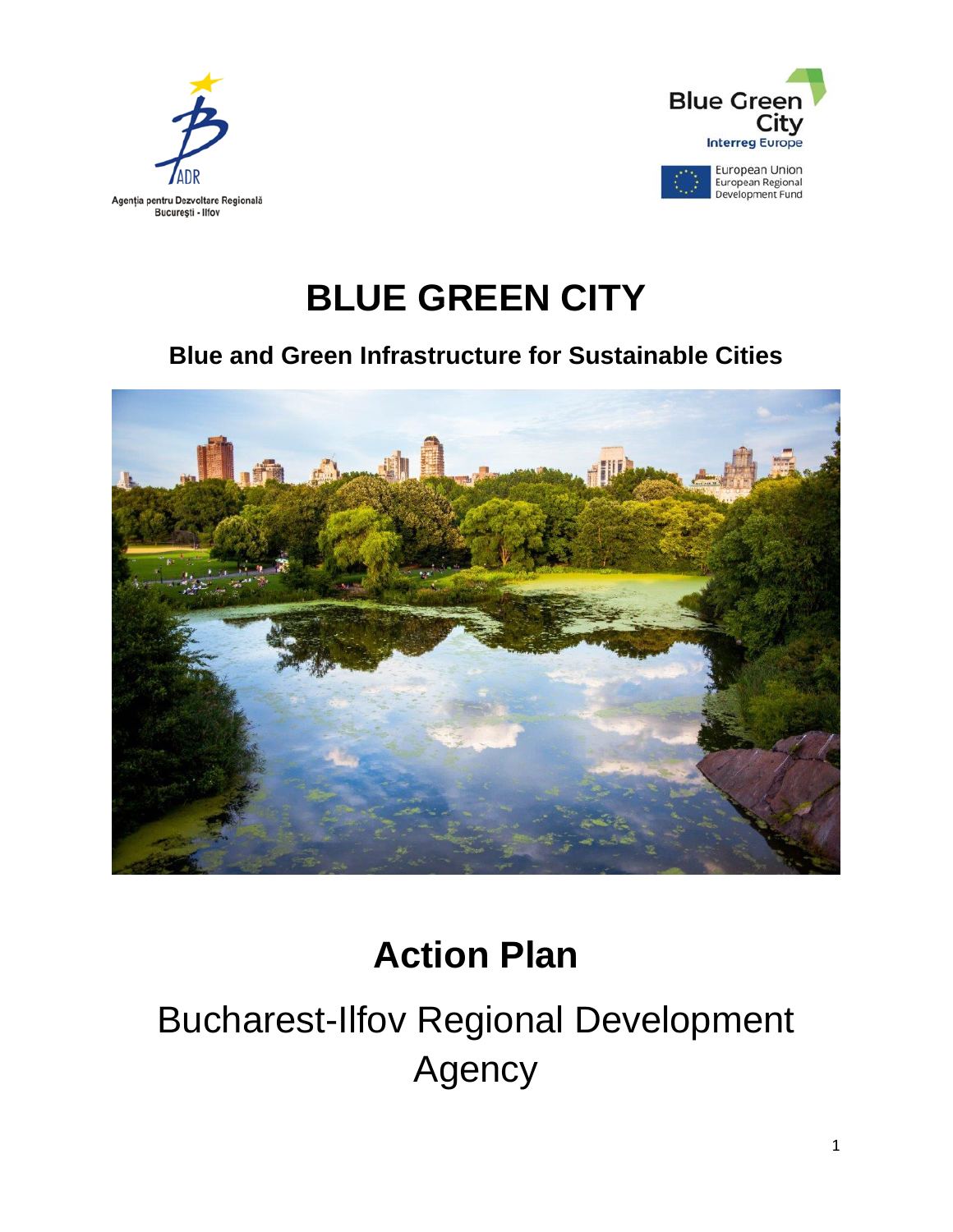



#### **INTRODUCTION**

l

Climate Change is one of the greatest environmental, social and economic challenges facing the European Union. As stated in the new EU Strategy on Adaptation to Climate Change<sup>1</sup>:

"**Climate change is happening today, so we have to build a more resilient tomorrow.** […] People, planet and prosperity are vulnerable to climate change, so we need to prevent the un-adaptable and adapt to the un-preventable. **[…] We need to better understand the interdependencies between climate change, ecosystems, and the services they deliver"**.

The Strategy foresees the promotion of Nature-based Solutions for adaptation, stating that "Blue-green (as opposed to grey) infrastructures are multipurpose, "no regret" solutions and simultaneously provide environmental, social and economic benefits and help build climate resilience. […] It is vital to better quantify their benefits, and to better communicate them to decision-makers and practitioners at all levels to improve take-up".

According to the EU Strategy on Green Infrastructure  $(GI)^2$ :

"Green Infrastructure (GI) is a strategically planned network of natural and semi-natural areas with other environmental features designed and managed to deliver a wide range of ecosystem services such as water purification, air quality, space for recreation and climate mitigation and adaptation. This network of green (land) and blue (water) spaces can improve environmental conditions and therefore citizens' health and quality of life. It also supports a green economy, creates job opportunities and enhances biodiversity. The Natura 2000 network constitutes the backbone of the EU Green Infrastructure".

Romania has a range of policies and strategic documents (local/urban development strategies) in place to develop and improve Green Infrastructure. For example, one of the objectives of Romania's Sustainable Development Strategy 2030<sup>3</sup> refers to the development of Green Infrastructure and the use of the services provided by natural ecosystems through the integrated management of the river basins and wetlands.

The **2014-2020 National Biodiversity Strategy and Strategic Action Plan<sup>4</sup>** implicitly addresses Green Infrastructure, through the actions foreseen in this field, such as: introducing

<sup>1</sup> [https://ec.europa.eu/clima/sites/clima/files/adaptation/what/docs/eu\\_strategy\\_2021.pdf](https://ec.europa.eu/clima/sites/clima/files/adaptation/what/docs/eu_strategy_2021.pdf)

<sup>2</sup> <https://eur-lex.europa.eu/legal-content/EN/TXT/PDF/?uri=CELEX:52013DC0249&from=EN>

<sup>3</sup> [http://dezvoltaredurabila.gov.ro/web/wp-content/uploads/2020/10/Romania-Sustainable-Development-](http://dezvoltaredurabila.gov.ro/web/wp-content/uploads/2020/10/Romania-Sustainable-Development-Strategy-2030-en.pdf)[Strategy-2030-en.pdf](http://dezvoltaredurabila.gov.ro/web/wp-content/uploads/2020/10/Romania-Sustainable-Development-Strategy-2030-en.pdf)

<sup>4</sup> <http://mmediu.ro/new/wp-content/uploads/2014/05/NBSAP.pdf>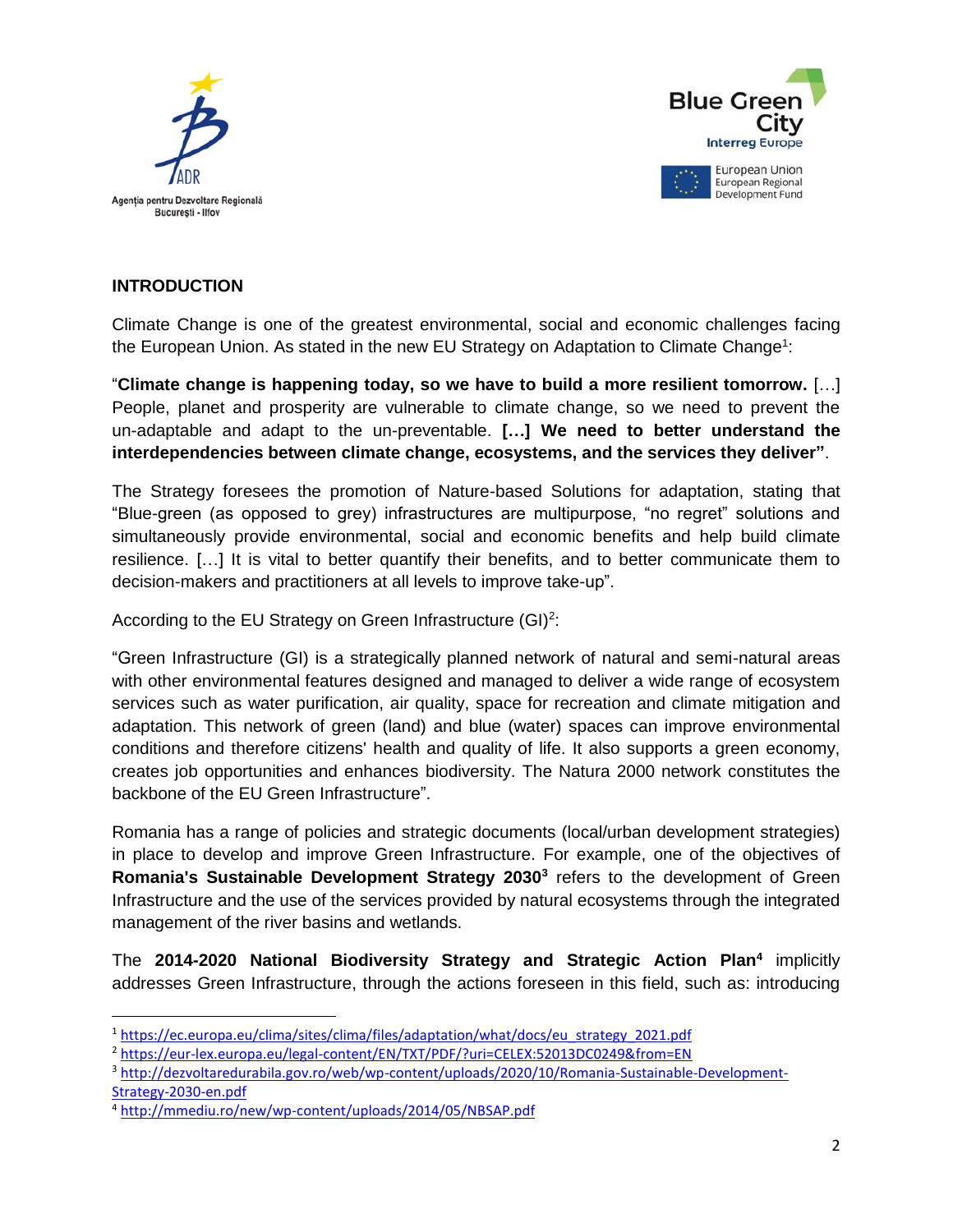

 $\overline{a}$ 



provisions on landscape and natural heritage in the legislation in force, action plans for the reconstruction and/or restoration of degraded and/or destroyed landscapes, the development of studies to identify and evaluate urban species and their habitats, financial incentives (subsidies, tax exemptions) for green roofs, review of the Law No. 24/2007 on the regulation and administration of green spaces in built-up areas of localities through redefining the notion of *green space* in relation to the water cycle in nature, and the development of standards for green spaces (plant species recommended for different types of uses – for example, green roofs).

The **2035 Territorial Development Strategy<sup>5</sup>** clearly refers to Green Infrastructure as an efficient way to adapt to climate change and to diminish natural risks compared to physical or grey infrastructure. Specific measures include protecting natural habitats (by ensuring diversity of and interconnectivity between natural areas, particularly in the context of Natura 2000 management) and developing green spaces in urban areas and green belts around major cities.

The **2035 Integrated Urban Development Strategy for Bucharest<sup>6</sup>** foresees specific measures for the integration of green solutions at metropolitan and territorial level, an increase in the percentage of green space per capita, integration of new typologies of green spaces with a therapeutic role (treatment and social contact parks for disadvantaged categories and persons with disabilities), conservation and landscaping of existing urban wetlands, protection and preservation of existing urban park areas with heritage value, and its integration into a culturalpedestrian and tourist circuit.

Furthermore, the **Local Action Plan for Environment – Bucharest<sup>7</sup>** approaches the issue of greening the city through the increase of green/blue space areas (promoting green roofs, green walls) and their proper maintenance.

Being aware of the role that GI has in the mitigation of environmental dysfunctionalities, its contribution to the improvement of urban life quality, its benefits for biodiversity conservation, and efficiency in fighting against the effects of climate change and improving air quality, the Bucharest-Ilfov Regional Development Agency (BI RDA) is looking to develop support services through which to encourage the adoption of Green and Blue Infrastructure (GBI) in urban and peri-urban areas, through new projects, thus enhancing the sustainable development of the Bucharest-Ilfov Region.

Based upon the results of the interregional learning process determined by the participation in the Blue Green City project, BI RDA and its stakeholders - key representatives from public

<sup>5</sup> [http://mmediu.ro/new/wp-content/uploads/2014/08/2014-08-14\\_SDTR\\_6.1.pdf](http://mmediu.ro/new/wp-content/uploads/2014/08/2014-08-14_SDTR_6.1.pdf)

<sup>6</sup> [http://media.realitatea.net/multimedia/other/201202/concept-strategic-bucuresti-2035-1\\_80161300.pdf](http://media.realitatea.net/multimedia/other/201202/concept-strategic-bucuresti-2035-1_80161300.pdf)

<sup>7</sup> [http://apmbuc-old.anpm.ro/upload/172188\\_Proiect%20PLAM%20Bucuresti\\_versiunea%201\(01.04.2021\).pdf](http://apmbuc-old.anpm.ro/upload/172188_Proiect%20PLAM%20Bucuresti_versiunea%201(01.04.2021).pdf)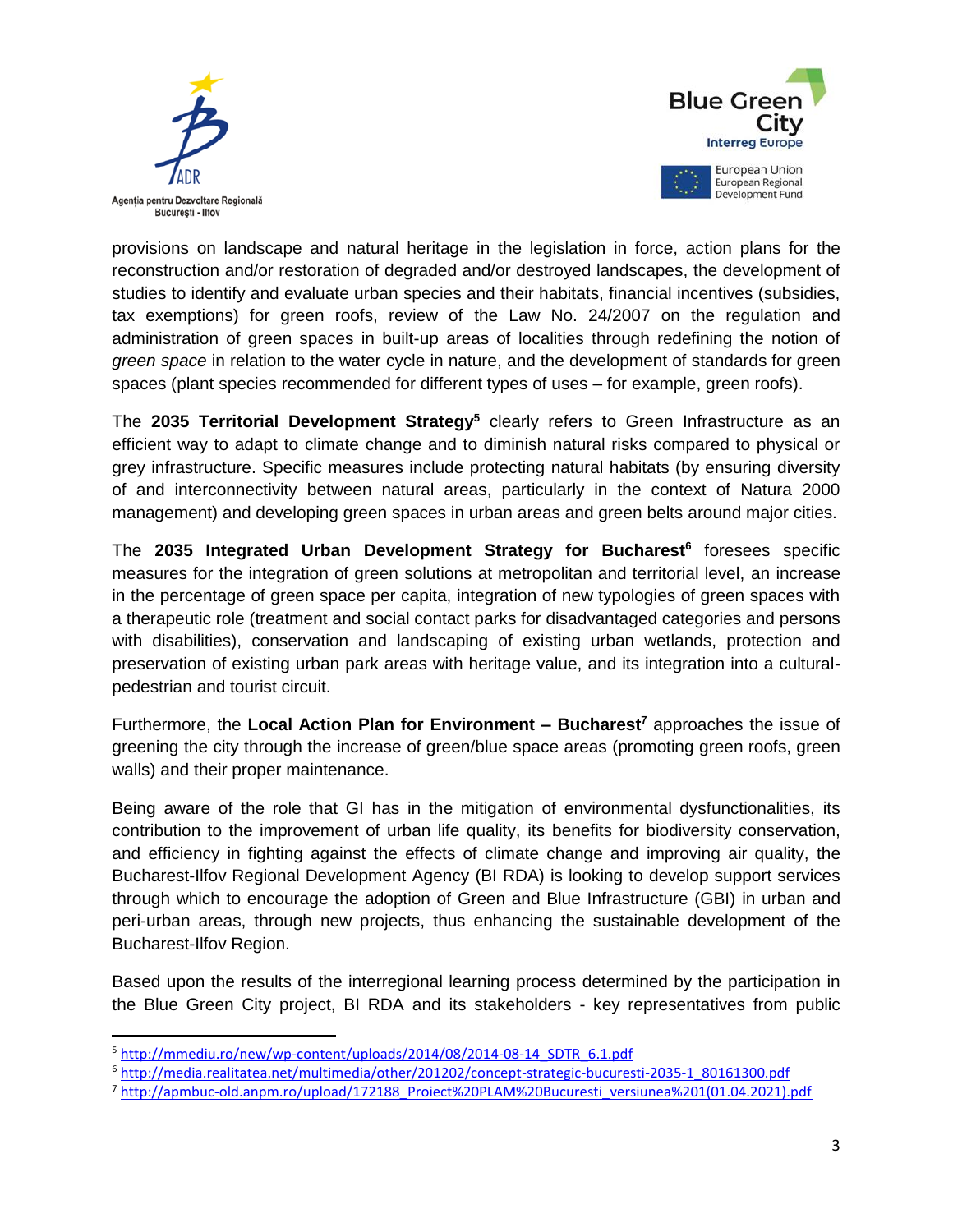



authorities, research institutes, universities, NGOs and private sector - will raise awareness of the economic and social benefits that GBI projects deliver and disseminate their benefits for the population.

Following our stakeholders' involvement in the project's 1<sup>st</sup> Phase, both at the local meetings but also in the project events, we could observe that there is a limited understanding of natural ecosystems functions, which translates into limited capacity (in terms of knowledge and availability) of the public authorities to develop/implement GBI projects. Also, there is a lack of examples on both socio-economic and environmental benefits to convince decision-makers of the opportunities of investing in this kind of projects.

Participation in the Blue Green City initiative has enabled BI RDA and its stakeholders to acknowledge the fact that other European regions face similar challenges and obstacles in adopting and implementing GBI and to learn from them about how to improve the consciousness of GBI values and to implement GBI through innovative ways and examples of good practices.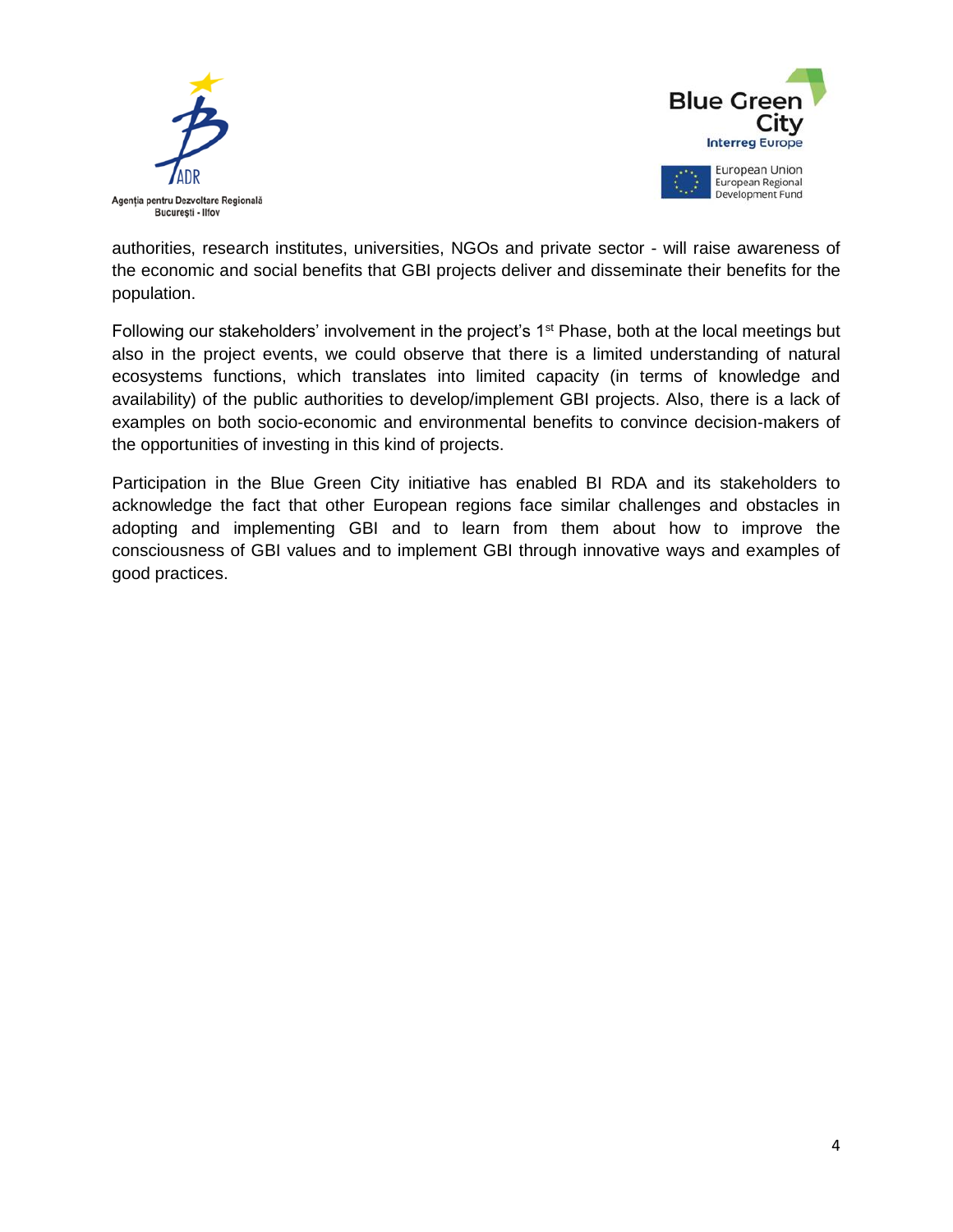



#### **Part I – General information**

| Project        | Blue and Green Infrastructure for Sustainable Cities "Blue Green<br>City" |
|----------------|---------------------------------------------------------------------------|
|                | Partner organization Bucharest-Ilfov Regional Development Agency          |
|                | Other partner organizations involved (if relevant)<br><b>NA</b>           |
| Country        | Romania                                                                   |
| NUTS2 region   | <b>Bucharest-Ilfov</b>                                                    |
| Contact person | <b>Matei Smădu</b>                                                        |
| Email          | matei.smadu@adrbi.ro                                                      |
| Phone number   | +4021.315.96.59                                                           |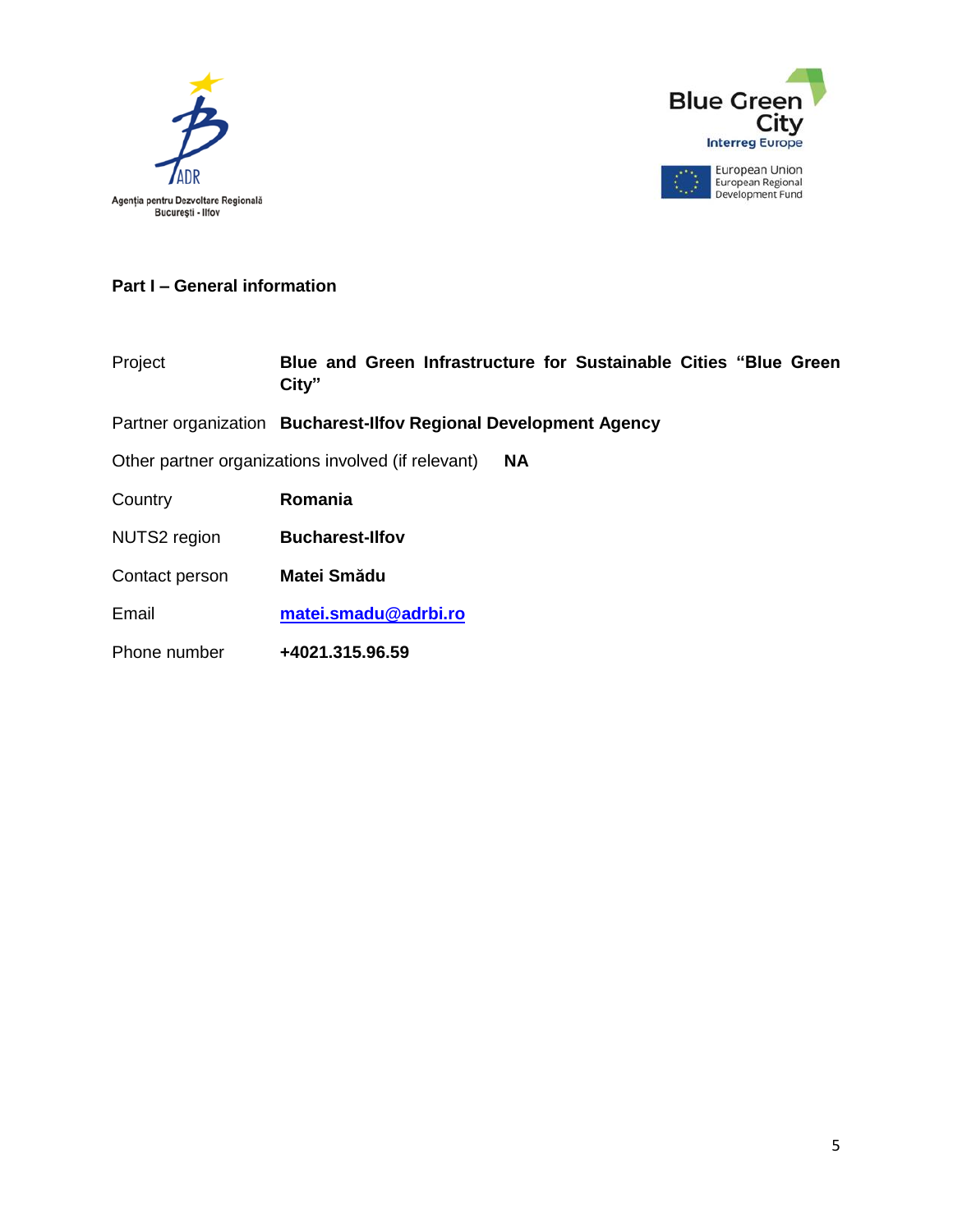



Development Fund

**Part II – Policy context**

The Action Plan aims to impact:

 $\boxtimes$  Investment for Growth and Jobs Programme

☐ European Territorial Cooperation Programme

 $\Box$  Other regional development policy instrument

Name of the policy instrument addressed: **It is envisaged to link the results of our Action Plan in relation to the next Regional Operational Programme - BI ROP 2021-2027.**

BI RDA was originally targeting the Regional Operational Programme Investment in Growth and Jobs ERDF 2014-2020. This has not proved to be feasible because of the timeframe - the current Regional Operational Programme is at its end period and concrete changes cannot be achieved at this time. Furthermore, the Regional Operational Programme Investment in Growth and Jobs ERDF 2014-2020 has been until recently managed by the Ministry of Development, Public Works and Administration as Managing Authority and the priority investment axes have already been drawn up for the current implementation period (2014-2020). According to Emergency Ordinance no. 122/2020 (on some measures to ensure the efficiency of the decision-making process of non-reimbursable external funds for regional development in Romania), BI RDA will be the Managing Authority for the next Regional Operational Programme for the Bucharest-Ilfov Region (BI ROP 2021-2027). The process of taking over this role by BI RDA is on-going and involves a complex approach in terms of the new attributions and responsibilities.

Taking all of the above into account and following discussions with our stakeholders and our management, we have focused our attention on the next Operational Programme (BI ROP 2021-2027) and we hope to link the results of our Action Plan in relation to it.

Concerning the relationship with the new reference policy instrument BI ROP 2021-2027, the Regional Operational Programme includes the priority number 3 "A friendly environmental region", with a specific objective which refers to the protection and preservation of nature, biodiversity and green infrastructure, including in urban areas and reducing all forms of pollution.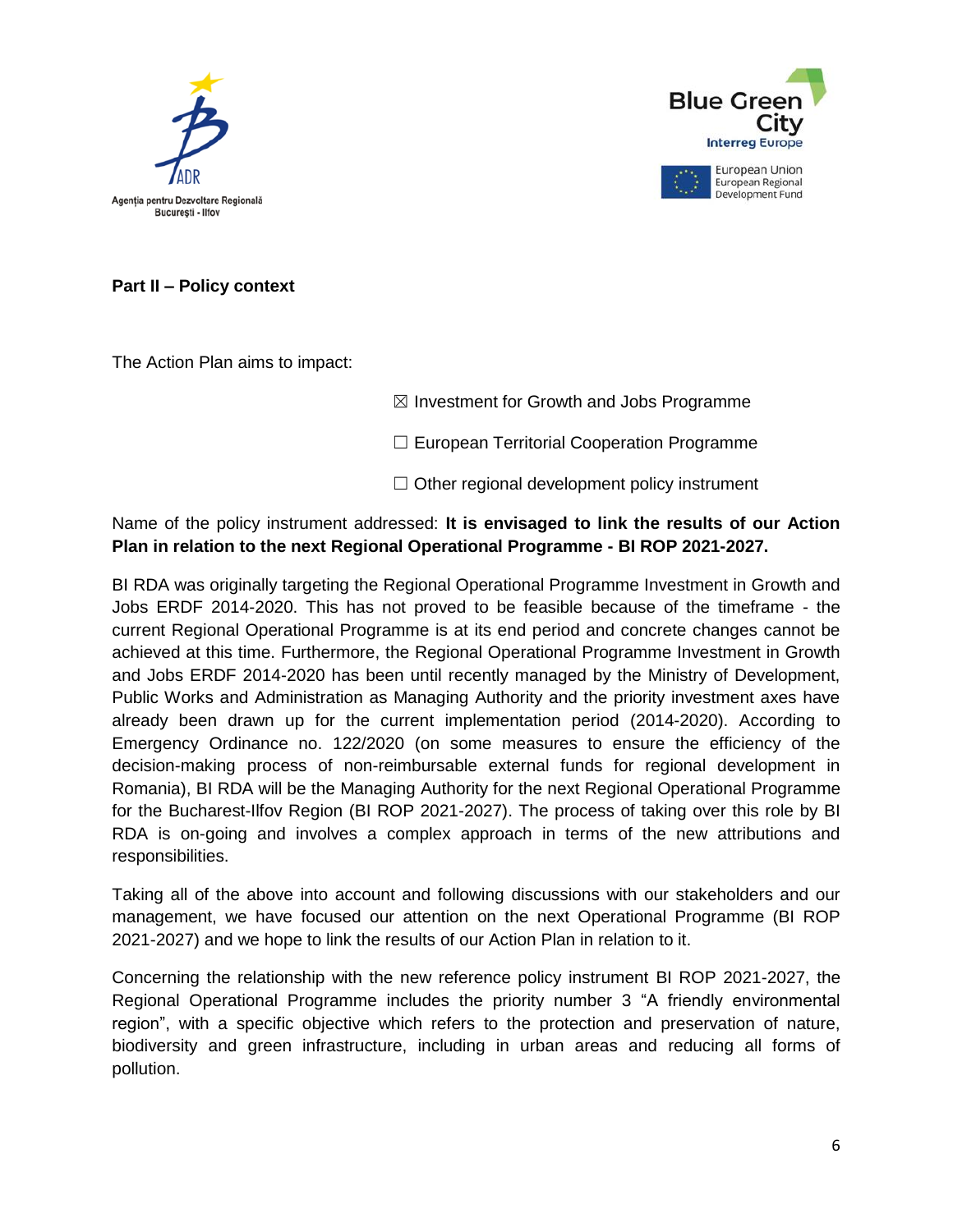



#### **Part III – Details of the actions envisaged**

**ACTION. Development of support services through a Guide on financing sources and measures to encourage the adoption of Green and Blue Infrastructure (GBI) in urban and peri-urban areas through new projects**

#### **Background**

Urbanization generates unprecedented pressures on natural ecosystems in Romania, in particular due to the increasing size of the population in urban environments, which has growing ecological, economic and social needs.

Beyond the political-administrative barriers (scarce involvement of local authorities, institutional inexperience - particularly common is the lack of technical expertise, lack of awareness or general knowledge of GBI), there is evidence of a real interest from NGOs and the population in knowing about and implementing green solutions/GBI. The level of confidence in nature's potential to generate benefits at city level is still quite limited in our country.

In recent years, the green spaces have reduced their area and ecosystem services provided, built areas have often expanded in an uncontrolled way, urban air quality has steadily deteriorated amid increased road traffic, urban water quality has decreased considerably under the effect of unpurified or insufficiently purified wastewater discharges, and the effects of climate change have started to cause more and more damage.

However, there is an important potential to connect green and aquatic spaces implicitly by promoting green solutions/GBI (that can improve their quality and enhance their functions) and raising awareness about the links between GBI and adaptation to climate change.

The lessons learnt during the participation in the Blue Green City project meetings fostered an understanding of the shared challenges and drivers for adopting Green and Blue Infrastructure and formed the basis for the actions contained in this Action Plan. The experiences and initiatives carried out by the partners of the Blue Green City project have served as a source of inspiration to try to apply some of them in the Bucharest-Ilfov Region in order to increase general knowledge about the value of GBI and the benefits of Nature-based Solutions.

In our region, we do not have a unitary approach regarding the concepts of GBI and NBS, however, because of our involvement in the Blue Green City project, a novelty and important project for our region, we managed to highlight the importance of these concepts and also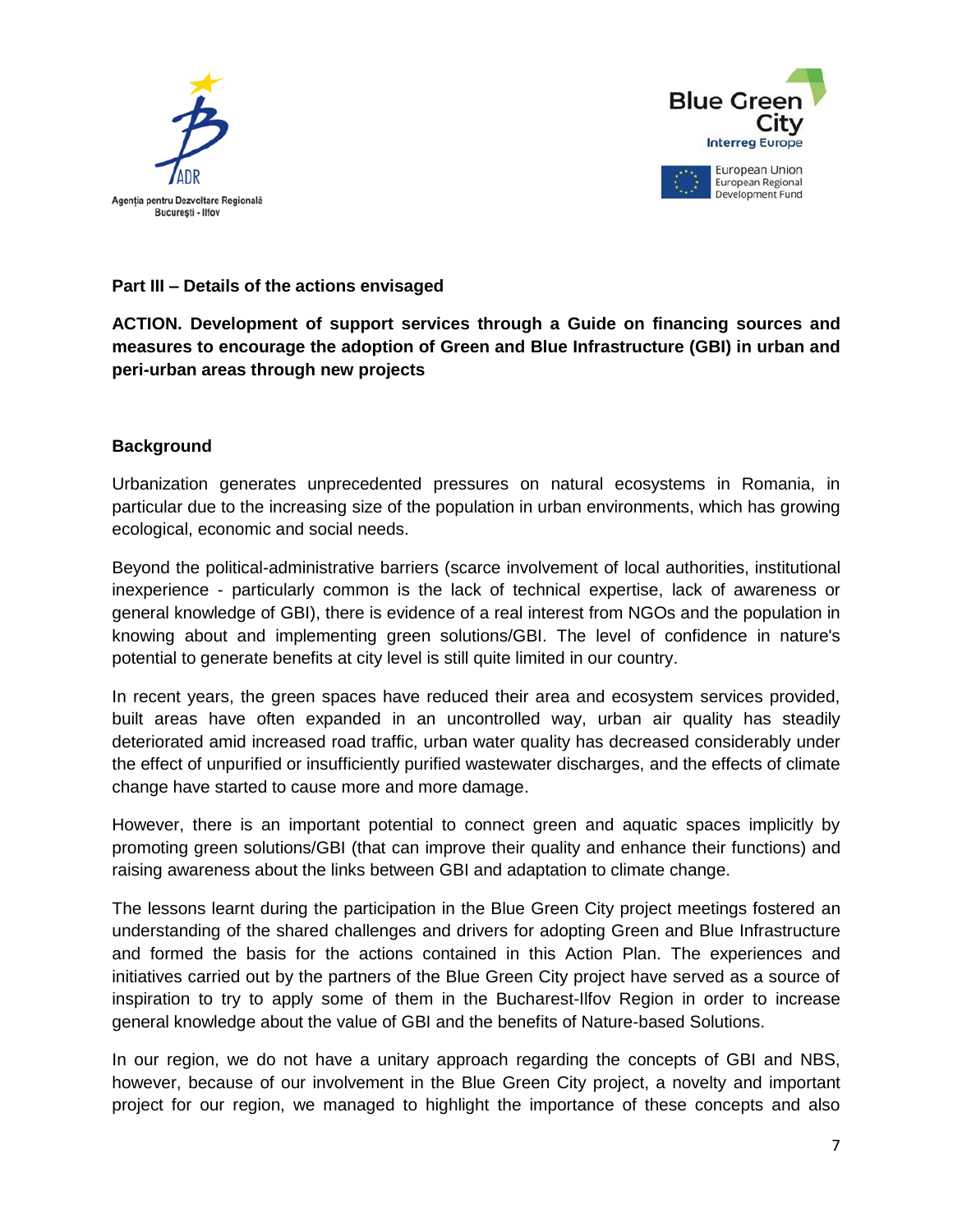



worked towards financing projects in this field. In order to develop our Action Plan we analyzed our stakeholders' needs, expectations and readiness, thinking about measures that will improve the adoption and implementation of GBI while taking into account our regional context.

Based on the discussions with our stakeholders and the relevant department from the Agency, in charge with the development of the new Policy Instrument, a specific objective which refers to the protection and preservation of nature, biodiversity and green infrastructure and reducing all forms of pollution, has been included in BI ROP 2021 – 2027. This will stimulate potential beneficiaries to apply for funding, within BI ROP 2021 – 2027, with projects directly linked to the Blue Green City theme and in line with the GBI and NBS approach. The influence on the PI will thus be made through the financing of new projects within the new programme.

At the moment, the new ROP BI 2021-2027 is still a draft version and under negotiation with the responsible bodies. It is intended that the programme guidelines will be finalized in 2022 and the first calls will be launched after this step is accomplished. However, since there is a degree of uncertainty we consider that the best concrete applicable action to influence the new BI ROP 2021 – 2027 is the development of support services encouraging the adoption of Green and Blue Infrastructure (GBI) in urban and peri-urban areas through a guide showcasing the potential financing sources and measures for this domain – as a predecessor document of the specific programme guidelines, therefore the Action Plan intends to have a lasting impact. The guide will stimulate beneficiaries to apply for funding under BI ROP 2021 – 2027 within the specific financing line for this domain, thus having a direct impact on the Policy Instrument.

#### **Action**

Taking in account the learnings of the project, the current situation regarding the use of GBI and NBS in Romania, the discussions with our stakeholders and the state of development of the BI ROP 2021 - 2027, we have decided to develop support services in the form of a Guide that will offer to the actors in the sector the possibility to access practical information in one place on the most relevant financing sources and measures comprised in strategical documents whilst also making an overview of the most important benefits of GBI and NBS by presenting European good practices that could inspire the actors from our region, creating the premises for joint actions. It will support stakeholders to know the general rules under which they can apply for ROP funding and will be financed through the Regional Development Fund. The Guide will therefore represent a reinforcement of the BI ROP 2021-2027 because this document will create the basis for future impacting projects in this domain.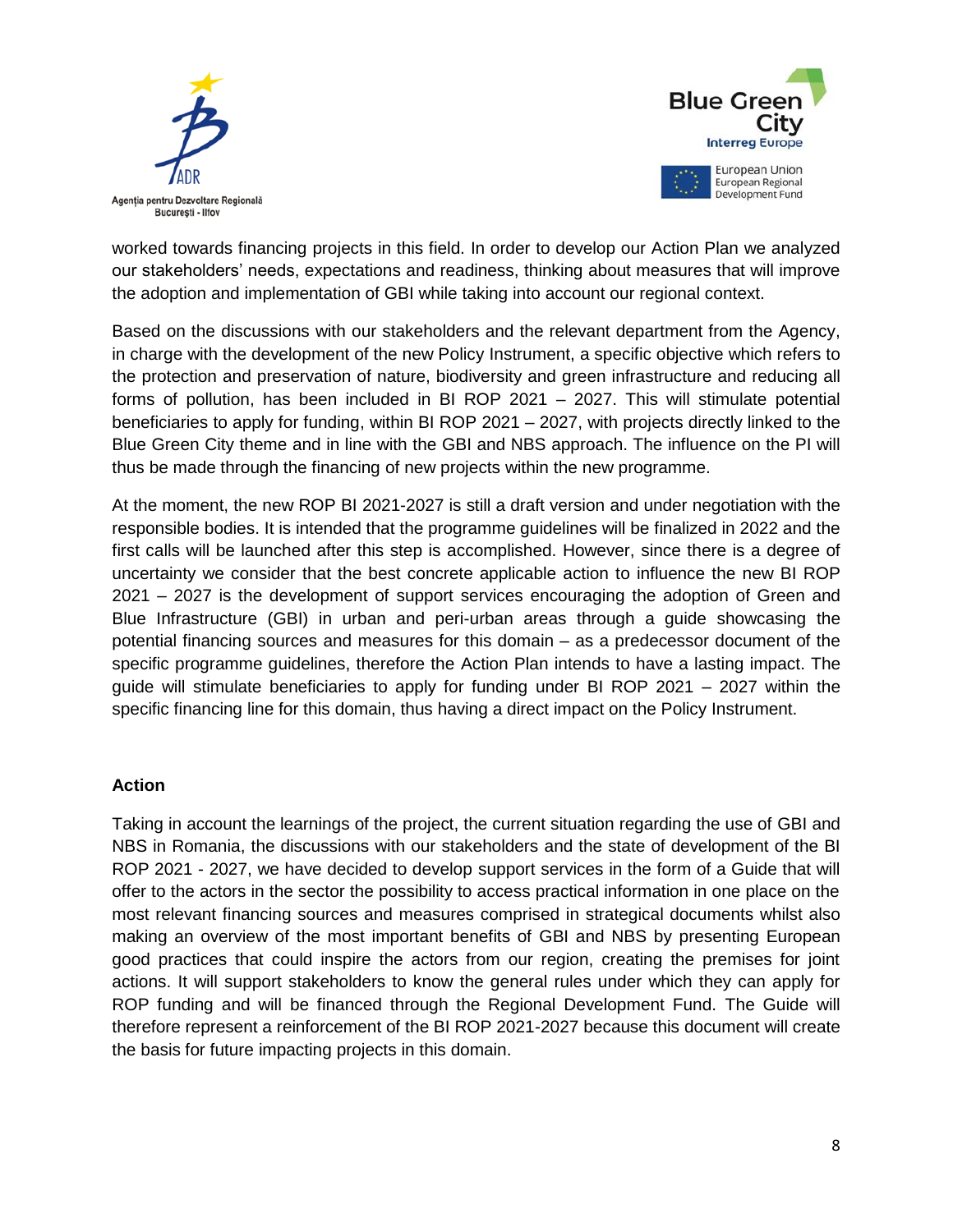



We appreciate that only a successful implementation of the herein Action Plan will allow to the parties involved to access ROP financing, therefore the policy instrument in hand being directly influenced. The action proposed will contribute to the improving of the policy instrument addressed by creating, through the Guide, the competitional environment that will allow new projects dealing with GBI and NBS to be proposed for financing under BI ROP 2021 – 2027. We are anticipating to have the first BI ROP call launched in the first quarter of 2023, but financing these projects will depend on their quality, assessed by the evaluation committees at that time.

The source of inspiration for this action is the online project meeting that took place in July 2020, when the Irish partner, Southern Regional Assembly, presented the status of the Shared Challenges Analysis Report on Developing Blue Green Infrastructure (GBI) and Nature-based Solutions (NBS) in the Southern Region of Ireland, namely the production of a "cookbook", that will contain recipes for GBI and NBS for various different type of projects e.g. greenway, public realm improvements etc. This "cookbook" is intended to be a better, more practical and understandable communication tool and platform than traditional Government guidelines.

Another key factor that enabled the elaboration of the action comprised in this Action Plan is the successful collaboration with our regional and local stakeholders (key representatives from public authorities, research institutes and universities, NGOs and private companies) during the regional stakeholders meetings organized in the  $1<sup>st</sup>$  Phase of the project. These events represented a major opportunity to exchange ideas and share knowledge in order to find ways to promote GBI and NBS in our Region.

The Guide will be addressed to potential beneficiaries, practitioners, experts responsible for environmental issues, but also to the general public interested in this field. It will be made available and distributed through specialized institutions (NGOs, universities, environmental protection agencies) to be used by all the relevant stakeholders and interested parties from the Bucharest-Ilfov Region, with the scope of receiving new projects to be financed within BI ROP 2021 – 2027.

Taking in account the stakeholders' needs and readiness identified during the project meetings, the Guide may convince key-actors like government authorities, public administration, academic groups, the general public and NGOs that GBI is achievable and economical and will positively influence the adoption of GBI at a larger scale – this being translated in the number of projects.

Our intention is that by producing this Guide, distributing and presenting it to the relevant stakeholders, to smooth the path for beneficiaries to gain knowledge and access financing through new projects in the framework of BI ROP 2021 - 2027. Also, we will try to set up a dialogue between all parties involved, hoping to draw attention to the challenges posed by climate change and emphasizing the need to take action to improve the natural environment.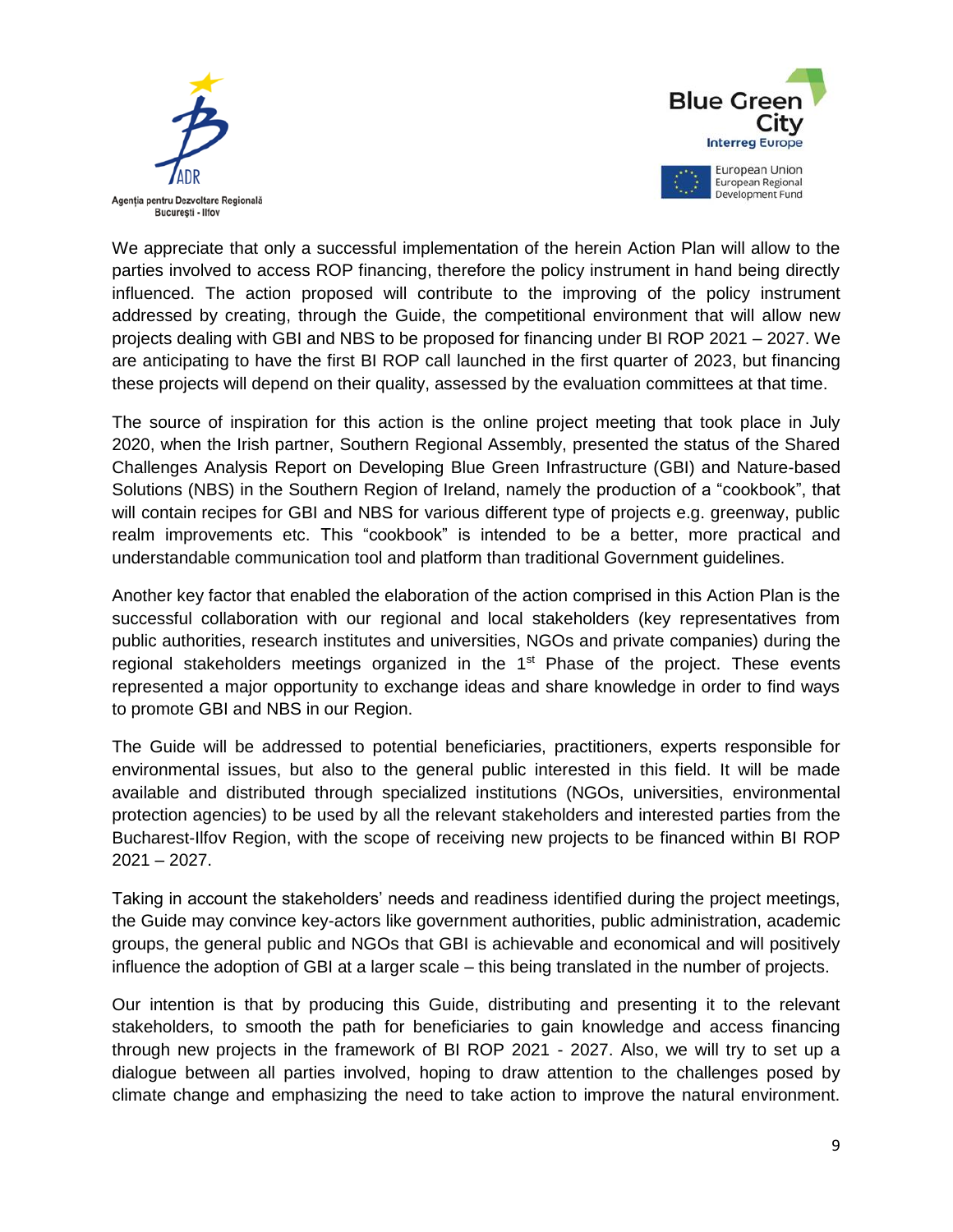



The focus will be on sharing the learnings from the 1<sup>st</sup> Phase of the project, raising awareness, providing information on the benefits of GBI and supporting stakeholders to know the general rules for funding projects under ROP.

#### **Players involved**

The first stakeholders to be involved are the decision-makers and public authorities, as they represent the main bodies that ensure the allocation and implementation of funds in the environmental sector. Also, they play a key role in creating the legal framework for adopting specific measures to improve the quality of the environment.

A second category of stakeholders is represented by universities and research institutes. These organizations also have influence in implementing GBI projects due to their position as suppliers of know-how and technical expertise.

The third category of stakeholders is represented by NGOs, as they have an important role in developing communication campaigns, disseminating educational and informative green materials and thus helping to strengthen the capacity of the local community.

Last but not least, the private sector is also intended to be part of the process. It can bring in additional funding, elements of technical expertise or the promotion of Green and Blue Infrastructure within the community.

#### **Timeframe**

The Guide will be developed in the 2<sup>nd</sup> Phase of the Blue Green City project (2022-2023).

The main steps for the development of the Guide are the following:

- $\checkmark$  assessment of the current situation & drafting the structure of the Guide (semester 6)
- $\checkmark$  development of the Guide (semester 7)
- $\checkmark$  dissemination & raising awareness regarding the contents of the Guide (semester 7)